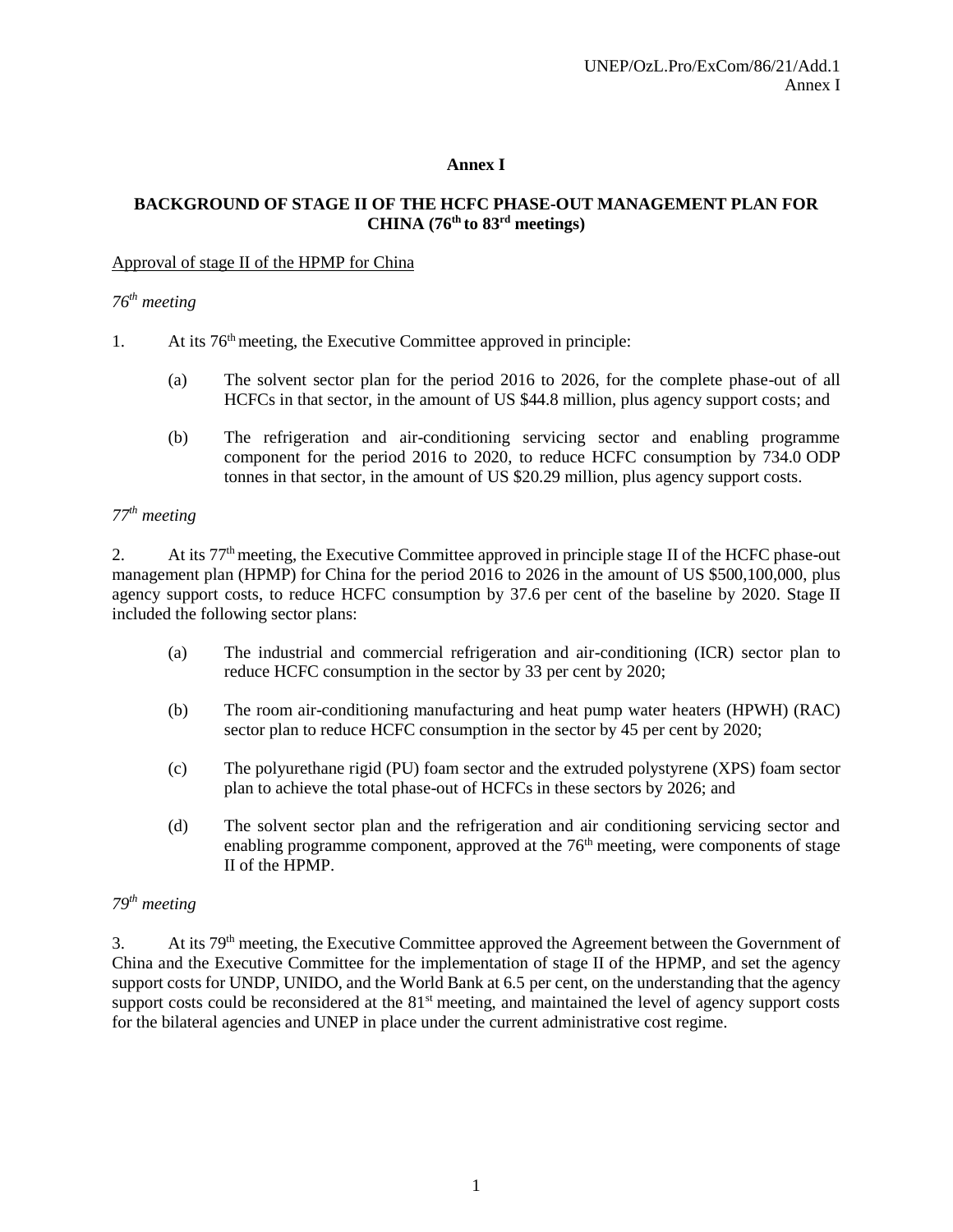### UNEP/OzL.Pro/ExCom/86/21/Add.1 Annex I

# *82nd meeting*

4. At the 82nd meeting, on behalf of the Government of China, UNDP, UNEP, UNIDO, the World Bank and the Governments of Germany and Japan submitted requests for the following tranches of stage II of the HPMP, amounting to US \$29,199,492:<sup>1</sup> the second tranche of the PU foam sector plan (US \$10,600,000); and the third tranches of the XPS foam (US \$8,000,000), the ICR (US \$12,000,000), and the solvent (US \$5,549,492) sector plans, and the refrigeration and air conditioning servicing sector and enabling programme(US \$3,850,000). The submission also included an independent verification of HCFC production and consumption in 2017 (submitted by the World Bank); annual implementation reports covering the activities undertaken so far, and annual implementation plans for the activities to be implemented in 2018-2019.

5. After reviewing the documents associated with the third tranche requests for the XPS foam, ICR, solvent and refrigeration servicing sector plans, the Secretariat concluded that all of them had merits to warrant their submission for consideration at the 82<sup>nd</sup> meeting. However, this was not the case for the second tranche of the PU foam sector plan, as no disbursements from the first tranche had taken place at the time of submission.

6. In discussing the tranche requests, several Committee members expressed serious concern at approving additional funding at that meeting given the unexplained emissions of CFC-11 that were reported in East Asia. Pursuant to decision XXX/3<sup>2</sup> more information had been requested on the cause of emissions of CFC-11 and it was suggested that the funding request be deferred until a subsequent meeting when more information was available. At the time, China still held over US \$100 million that had not yet been disbursed to beneficiary enterprises; deferring the funding requests, should have no significant effect. It was important to demonstrate to the international community that the Multilateral Fund took the issue of the illegal emission of CFC-11 seriously, but any decision to defer the funding should be without prejudice to any further actions to be taken by China.

7. Other members said that care needed to be taken, and that any decision to defer the funding requested should not put into jeopardy the 2020 reduction target for China. It was asked whether all of the funds had already been transferred to the Government of China or whether some of them remained with the implementing agencies, and what the effect on them might be if the present request for funding was deferred. The ongoing investigations into the cause of the emissions of CFC-11 meant that the Executive Committee needed to be cautious when reaching conclusions. It could take several years for all the relevant information to be assembled, and it was important to have clarity on what information was required and a timeline for assembling it.

8. Subsequent to deliberations on the issue in the contact group, the Committee decided (decision 82/71):

- (a) To request the Government of China, through the relevant implementing agency, to submit, at the 83rd meeting:
	- (i) A review of the current monitoring, reporting, verification and enforcement systems in line with its Agreements with the Executive Committee on the country's HPMP and HCFC production phase-out management plan, including information on the organizational structure and capacity at the national and local levels that demonstrated how the long-term sustainability of the phase-out of HCFCs in the

l

<sup>&</sup>lt;sup>1</sup> The request for the third tranche of the RAC sector plan (US \$18,000,000) was not submitted because the level of disbursement of funds approved for the second tranche had not reached 20 per cent.

<sup>2</sup> Unexpected emissions of CFC-11.